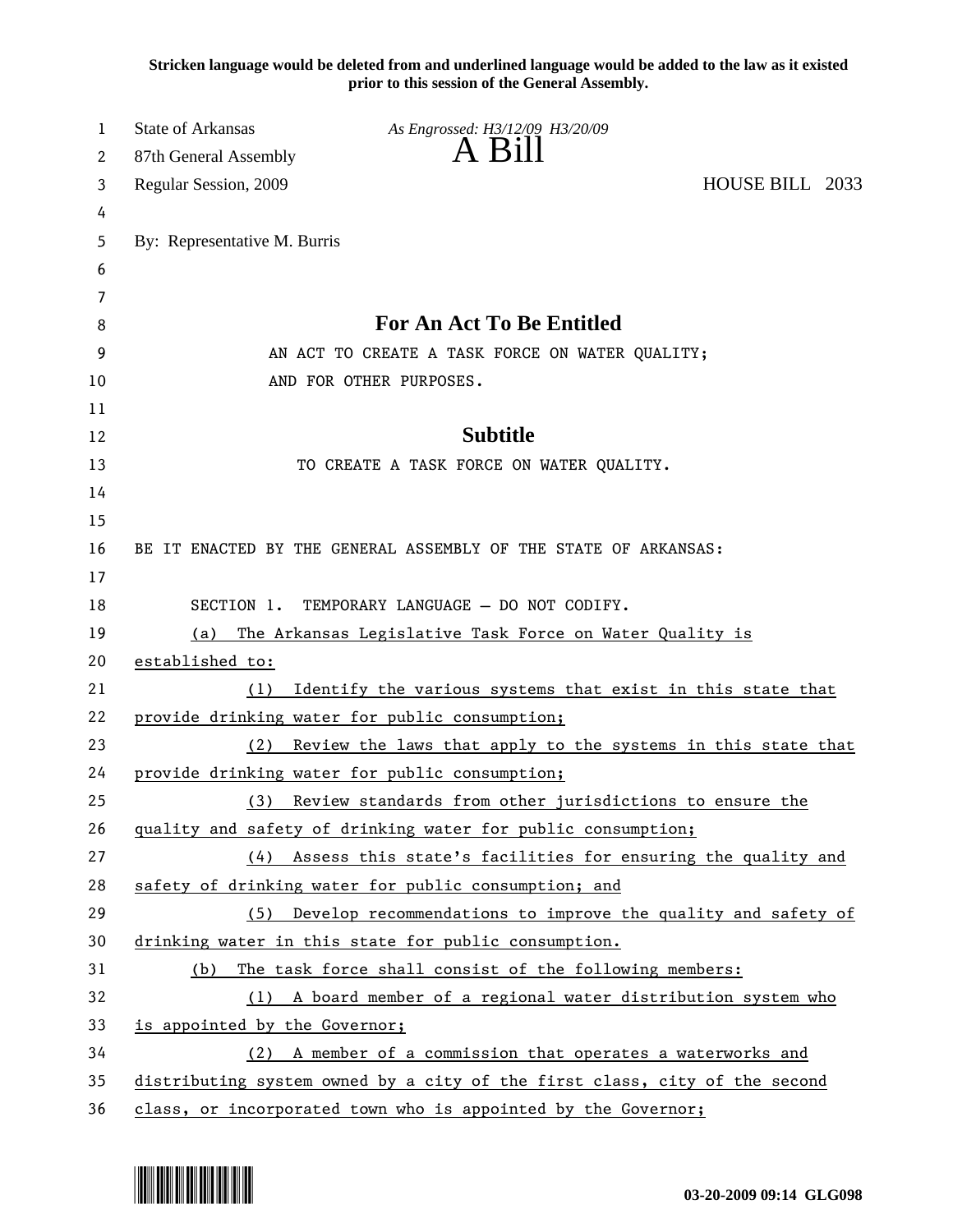| 1              | A member of the Senate appointed by the President Pro<br>(3)                 |  |  |
|----------------|------------------------------------------------------------------------------|--|--|
| $\overline{c}$ | Tempore of the Senate;                                                       |  |  |
| 3              | A member of the House of Representatives appointed by the<br>(4)             |  |  |
| 4              | Speaker of the House of Representatives;                                     |  |  |
| 5              | A person appointed by the Attorney General;<br>(5)                           |  |  |
| 6              | A person appointed by the Arkansas Municipal League;<br>(6)                  |  |  |
| 7              | A person appointed by the Arkansas Department of<br>(7)                      |  |  |
| 8              | Environmental Quality;                                                       |  |  |
| 9              | A person appointed by the Department of Rural Services;<br>(8)               |  |  |
| 10             | A person appointed by the Arkansas Natural Resources<br>(9)                  |  |  |
| 11             | Commission;                                                                  |  |  |
| 12             | A person appointed by the State Board of Health;<br>(10)                     |  |  |
| 13             | A person appointed by the Association of Arkansas Counties;<br>(11)          |  |  |
| 14             | (12)<br>A water system operator appointed by the Drinking Water              |  |  |
| 15             | Advisory and Operator Licensing Committee; and                               |  |  |
| 16             | A person from each congressional district appointed by the<br>(13)           |  |  |
| 17             | Governor.                                                                    |  |  |
| 18             | The members of the House of Representatives and the Senate<br>(c)(1)         |  |  |
| 19             | appointed to the task force under subsection (b) of this section shall serve |  |  |
| 20             | as cochairs of the task force.                                               |  |  |
| 21             | The task force shall meet at least one (1) time every three<br>(2)           |  |  |
| 22             | (3) months but may meet more often at the call of the cochairs.              |  |  |
| 23             | The task force shall meet at the State Capitol.<br>(3)                       |  |  |
| 24             | If a vacancy occurs on the task force, the vacancy shall be filled<br>(d)    |  |  |
| 25             | by the same process as the original appointment made under subsection (b) of |  |  |
| 26             | this section.                                                                |  |  |
| 27             | The task force shall establish rules and procedures for conducting<br>(e)    |  |  |
| 28             | its business.                                                                |  |  |
| 29             | A legislative member of the task force is entitled to receive<br>(f)         |  |  |
| 30             | reimbursement for expenses and per diem at the same rate and from the same   |  |  |
| 31             | source as provided by law for a member of the General Assembly who attends a |  |  |
| 32             | meeting of an interim committee.                                             |  |  |
| 33             | A majority of the members of the task force constitutes a quorum<br>(g)      |  |  |
| 34             | for transacting the business of the task force.                              |  |  |
| 35             | The Bureau of Legislative Research shall provide staff for the<br>(h)        |  |  |
| 36             | task force.                                                                  |  |  |